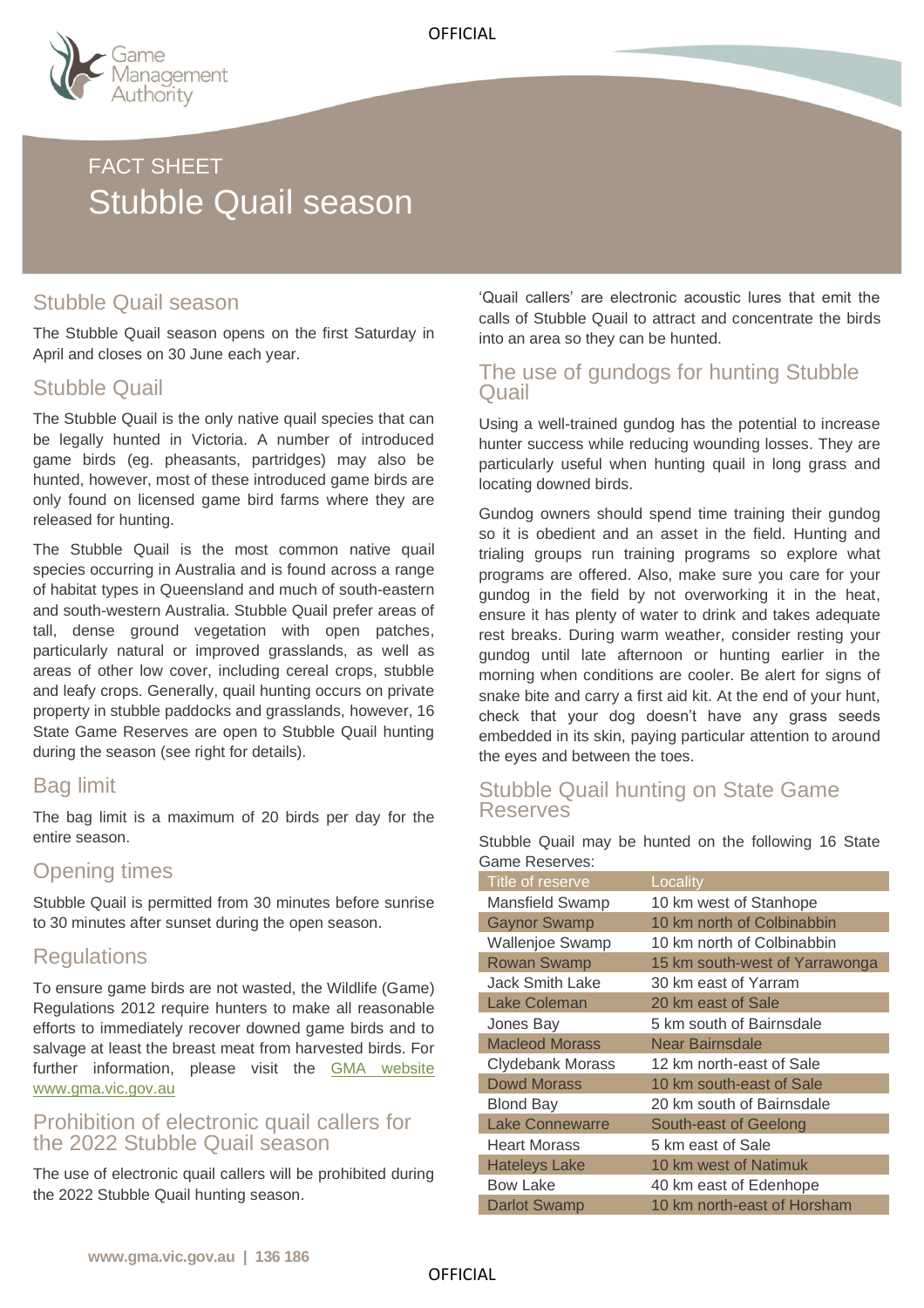

Under the Wildlife (State Game Reserves) Regulations 2014, dogs are prohibited from State Game Reserves (SGR) unless the dog is an approved gundog that has been brought onto the SGR by a person who holds a Game Licence that allows the hunting of Stubble Quail and is there for the purpose of flushing or retrieving Stubble Quail. Gundogs are permitted to be on an SGR 48 hours prior to the first day of the open season and no more than 48 hours after the end of the season.

These Regulations impose penalties in circumstances where a gundog is not under the effective control of the person and where it is causing danger or unreasonable disturbance to other people or wildlife.

## Non-game quail and Plains-wanderer

In Victoria, all native quail species are protected and may not be hunted, except Stubble Quail which may be hunted in accordance with the Wildlife (Game) Regulations 2012.

The threatened Plains-wanderer, a different species that sometimes resembles a quail, also occurs in Victoria and is fully protected.

#### Plains-wanderer

The Plains-wanderer is a small ground-dwelling bird found in north-western and central Victoria, especially around Mitiamo. The species was formerly much more abundant and widespread, however changes to agricultural and pastoral practices have eliminated the bird from many areas, reducing its range.

In Victoria, the Plains-wanderer is listed as threatened (critically endangered) under the *Flora and Fauna Guarantee Act 1988*. If factors causing its decline continue, the species could become extinct. The Plainswanderer is a plump, tailless bird with brown plumage, straw-yellow legs and is sometimes mistaken for a quail.

The Plains-wanderer inhabits sparse native grasslands, old stubble and grazed pasture. Plains-wanderers are fully

protected in Victoria and must not be shot. Although hunting is not regarded as a threatening process, hunters should be aware that Plains-wanderers may be present in their hunting area.

#### How to recognise the Plains-wanderer

The Stubble Quail and Plains-wanderer show distinctively different flight characteristics which can be used to distinguish birds in the field.

Stubble Quail flush with a loud whirring of wings at a shallow angle to the ground, fly straight, far and fast, just above cover, twisting slightly then dropping tail-down into cover.

The Plains-wanderer has a laboured, fluttering flight and often its long, yellow legs can be seen trailing behind, in much the same fashion as a coot.

#### **Non-game quail**

When hunting, you may encounter several other quail species that could be mistaken for the Stubble Quail. These include: Brown Quail; King Quail; Painted Button Quail; and Little Button Quail. These birds are protected all year and may not be hunted.

#### Distinguishing between Stubble Quail and non-game quail

It is important that hunters can readily distinguish between Stubble Quail and protected quail species while hunting and pay particular attention to the:

- size and flight characteristics of the bird
- habitat that you are hunting in
- the social organisation of the birds.

The general description below can be used by hunters as a guide to recognising the differences between the Stubble Quail and non-game quail species.

Remember, if you are not sure, DON'T SHOOT.